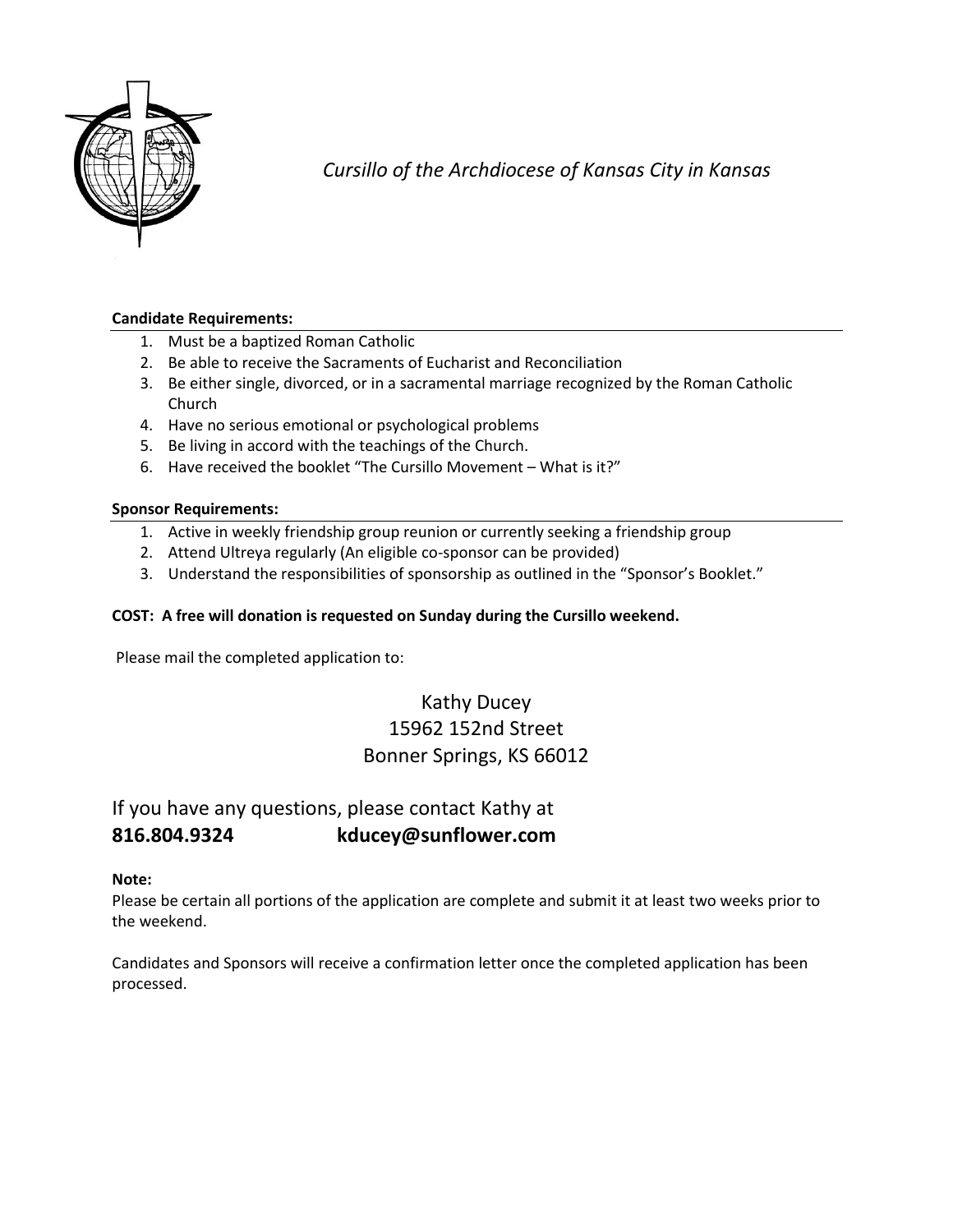|                                                                                         | <b>CURSILLO WEEKEND APPLICATION:</b> |  |
|-----------------------------------------------------------------------------------------|--------------------------------------|--|
|                                                                                         | This Section to be filled out by the |  |
|                                                                                         | Applicant. Please print or type.     |  |
|                                                                                         |                                      |  |
|                                                                                         |                                      |  |
|                                                                                         |                                      |  |
|                                                                                         |                                      |  |
|                                                                                         |                                      |  |
| Zip Code____________ Home Phone______________________Cell Phone__________________       |                                      |  |
|                                                                                         |                                      |  |
| Date of birth Age Married? If yes, in the Catholic Church?                              |                                      |  |
|                                                                                         |                                      |  |
| Widowed? _____ Divorced? _____ Single? _____ Spouse's name _____________________        |                                      |  |
| If Married has your spouse lived the Cursillo? _________ If yes, When? _______ If no is |                                      |  |
| he/she interested in the Cursillo ________Your parish___________________________        |                                      |  |
|                                                                                         |                                      |  |
|                                                                                         |                                      |  |
|                                                                                         |                                      |  |
| Parish Activities/Ministries you are involved in & to what degree                       |                                      |  |
|                                                                                         |                                      |  |
|                                                                                         |                                      |  |
|                                                                                         |                                      |  |
|                                                                                         |                                      |  |
| Please State in your own words why you want to live a Cursillo__________________        |                                      |  |
|                                                                                         |                                      |  |
|                                                                                         |                                      |  |
|                                                                                         |                                      |  |
| Has the Follow-up Program of Group Reunion and Ultreya been explained to you?           |                                      |  |
| Do you think you will be able to participate in the Follow-up Program?                  |                                      |  |
|                                                                                         |                                      |  |